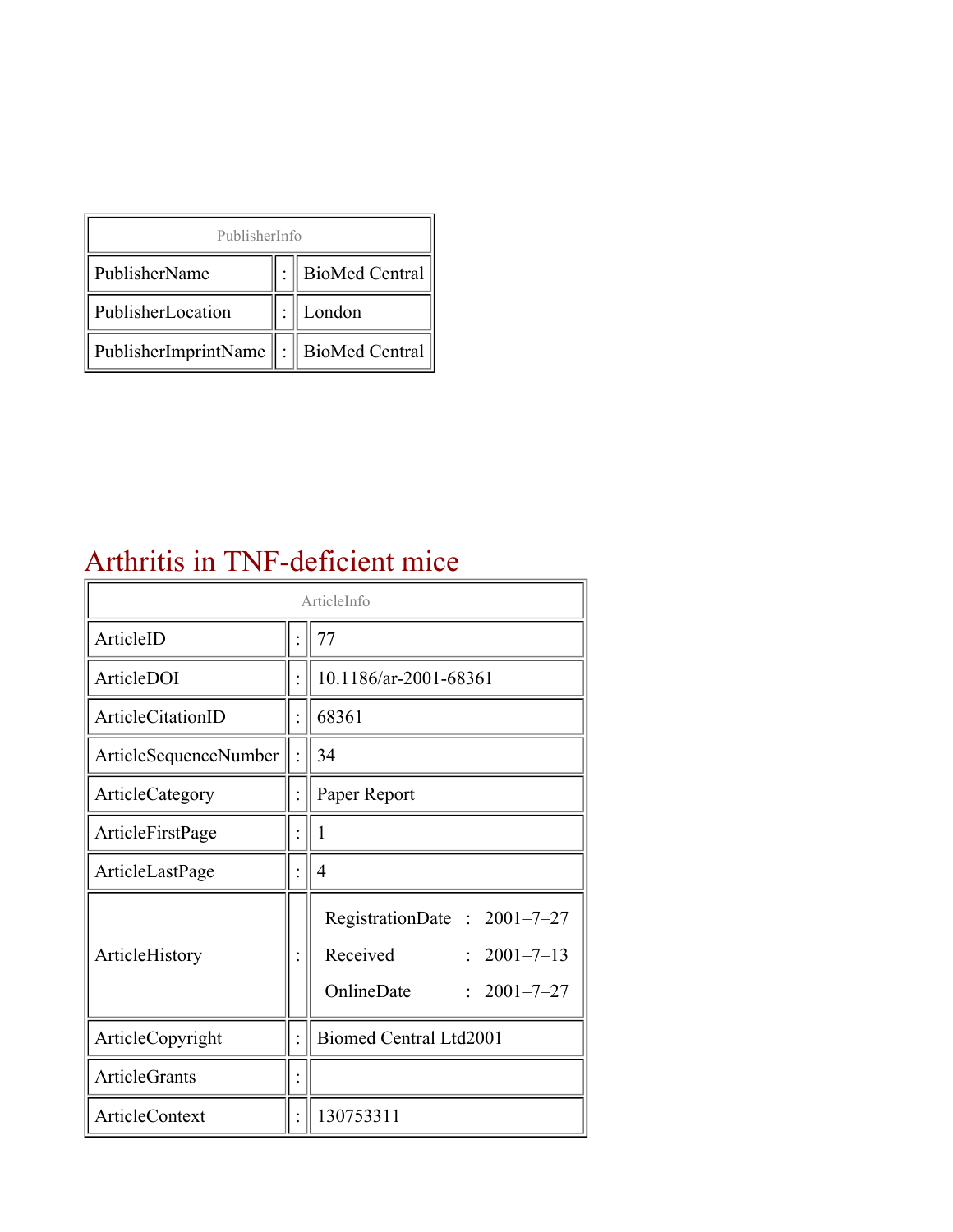Aff1 Imperial College School of Medicine, London, UK

#### Keywords

Collagen-induced arthritis, inflammation, lymphadenopathy, mBSA/IL-1-induced arthritis, TNF

#### Context

Tumour necrosis factor (TNF) is thought to play a pivotal role in mediating the cytokine cascade that results in rheumatoid arthritis (RA). Although an overproduction of TNF is observed in RA and inhibition of TNF attenuates experimental arthritis, the absolute dependency of inflammatory arthritis on TNF remains to be determined. To address this issue, the authors have examined the effect of TNF deficiency in two models of RA: collagen-induced arthritis (CIA) and methylated BSA (mBSA)/IL-1-induced arthritis.

## Significant findings

The overall incidence and severity of CIA in TNF-deficient mice (on a B6 background) was not significantly different compared to that in wild-type mice. Histologic analysis suggested fewer severely involved joints in the TNF-deficient mice. Importantly, some mice in both groups developed severe CIA. In the TNF-deficient mice, the IgG response to type II collagen (CII) was significantly reduced, while the IgM response was comparable to that in wild-type mice. *In vitro* lymph node cell proliferation was unaltered, but interferon (IFN)-? levels were significantly elevated in the knockout mice in response to CII. All TNF-deficient mice developed lymphadenopathy and splenomegaly in response to CII immunisation, with an increase in all leukocyte populations in the inguinal lymph nodes of knockout compared to wild-type mice. In particular there was a significant increase in  $CD4^+$  memory T cells. The TNF-deficient mice also developed severe acute inflammatory arthritis in response to intra-articular mBSA injection, although the incidence of inflammatory or destructive arthritis was lower in the TNFdeficient mice compared to controls. In the synovium at day 7, levels of mRNA for IL-1a, IL-1?, IL-1

receptor antagonist, IL-18, IL-6, IFN-? and macrophage inhibitory factor differed little between knockout and wild-type animals.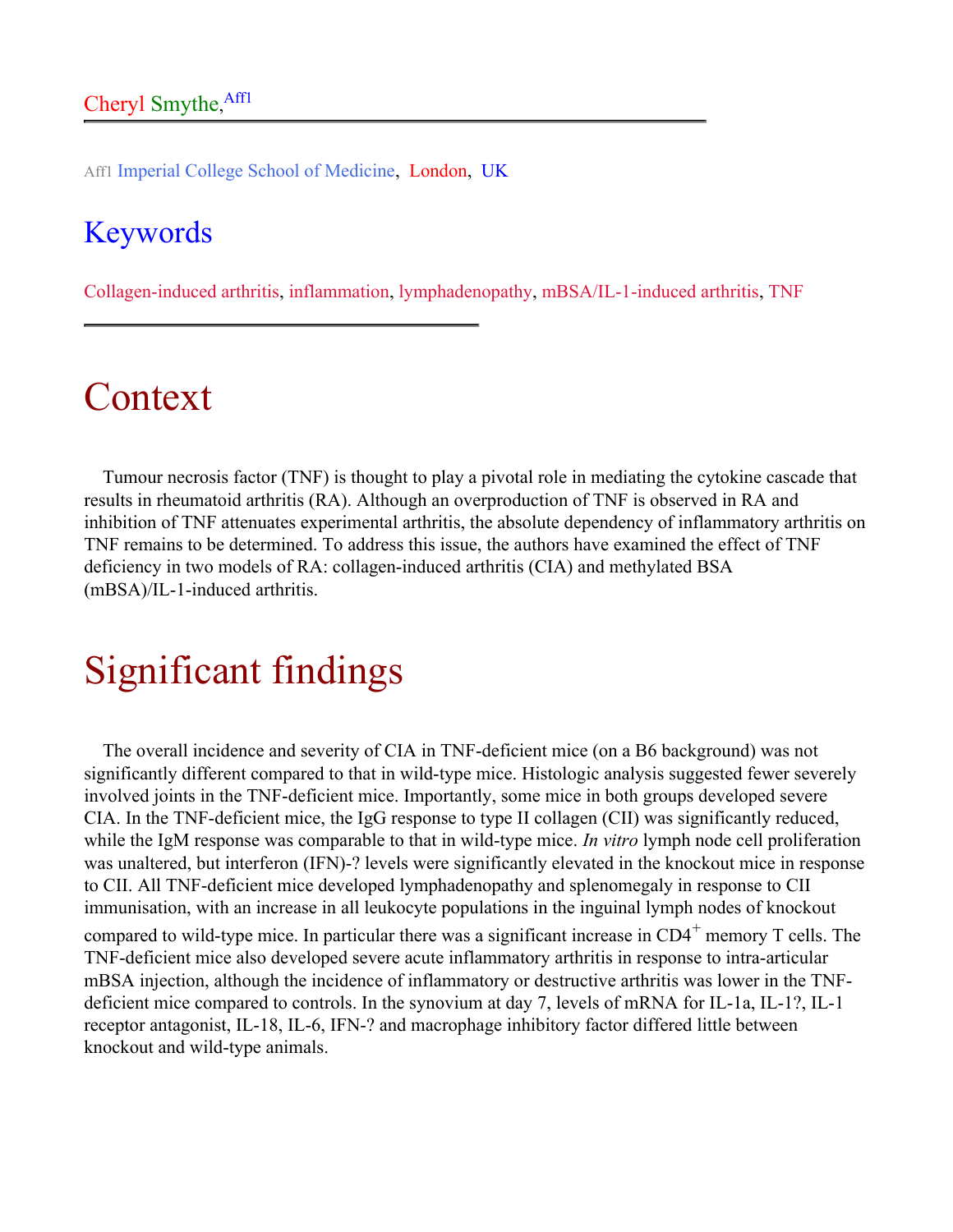## **Comments**

This paper demonstrates that TNF is involved in but not essential for the development of acute or chronic arthritis in mice. Given that, in the absence of TNF expression, mice can still develop severe inflammatory arthritis, the authors propose that TNF may have a biphasic effect: perhaps initially stimulating leukocyte recruitment, but later limiting inflammation by inhibiting IFN-? or mediating apoptosis of memory T cells. The use of a conditional TNF-deficient mouse would allow this biphasic hypothesis to be tested directly. In addition, the central role of IL-1 might have been investigated further by determining the effect of the IL-1 receptor antagonist on disease development in these TNF-deficient mice. These results do, however, provide insight into why some RA patients do not respond to anti-TNF therapy and suggest mechanisms that might explain why anti-TNF therapy may be ineffective during some phases of disease. More importantly, this model provides an opportunity for exploring in depth the TNF-independent processes which mediate inflammatory arthritis and promote disease progression *in vivo*.

# Methods

TNF-deficient mice, ELISA, T-cell proliferation assay, immunohistochemistry, flow cytometry, RNase protection analysis, mBSA/IL-1-induced arthritis and collagen-induced arthritis models

# Additional information

There are two recent commentaries on the role of anti-cytokine therapy in the treatment of arthritis.

- 1. Brennan F: **A follow-up to "Anti-cytokine therapy in chronic destructive arthritis" by Wim B van den Berg.** *Arthritis Res* 2001, **3**:211-213 ([PubMed abstract\)](http://www.ncbi.nlm.nih.gov/entrez/query.fcgi?cmd=Retrieve&db=PubMed&list_uids=11438037&dopt=Abstract).
- 2. van den Berg WB: **Response to Fionula Brennan's commentary "A follow-up to 'Anticytokine therapy in chronic destructive arthritis" by Wim van den Berg."** *Arthritis Res* 2001, **3**:214-215 ([PubMed abstract\)](http://www.ncbi.nlm.nih.gov/entrez/query.fcgi?cmd=Retrieve&db=PubMed&list_uids=11438038&dopt=Abstract).

And another recent paper report on the following article focuses on the roles of IL-1a and TNF in arthritis.

Niki Y, Yamada H, Seki S, Kikuchi T, Takaishi H, Toyama Y, Fujikawa K, Tada N: **Macrophageand neutrophil-dominant arthritis in human IL-1a transgenic mice.** *J Clin Invest* 2001, **107**:1127-1135 [\(Paper report](http://arthritis-research.com/paperreport/ar-2001-70102)).